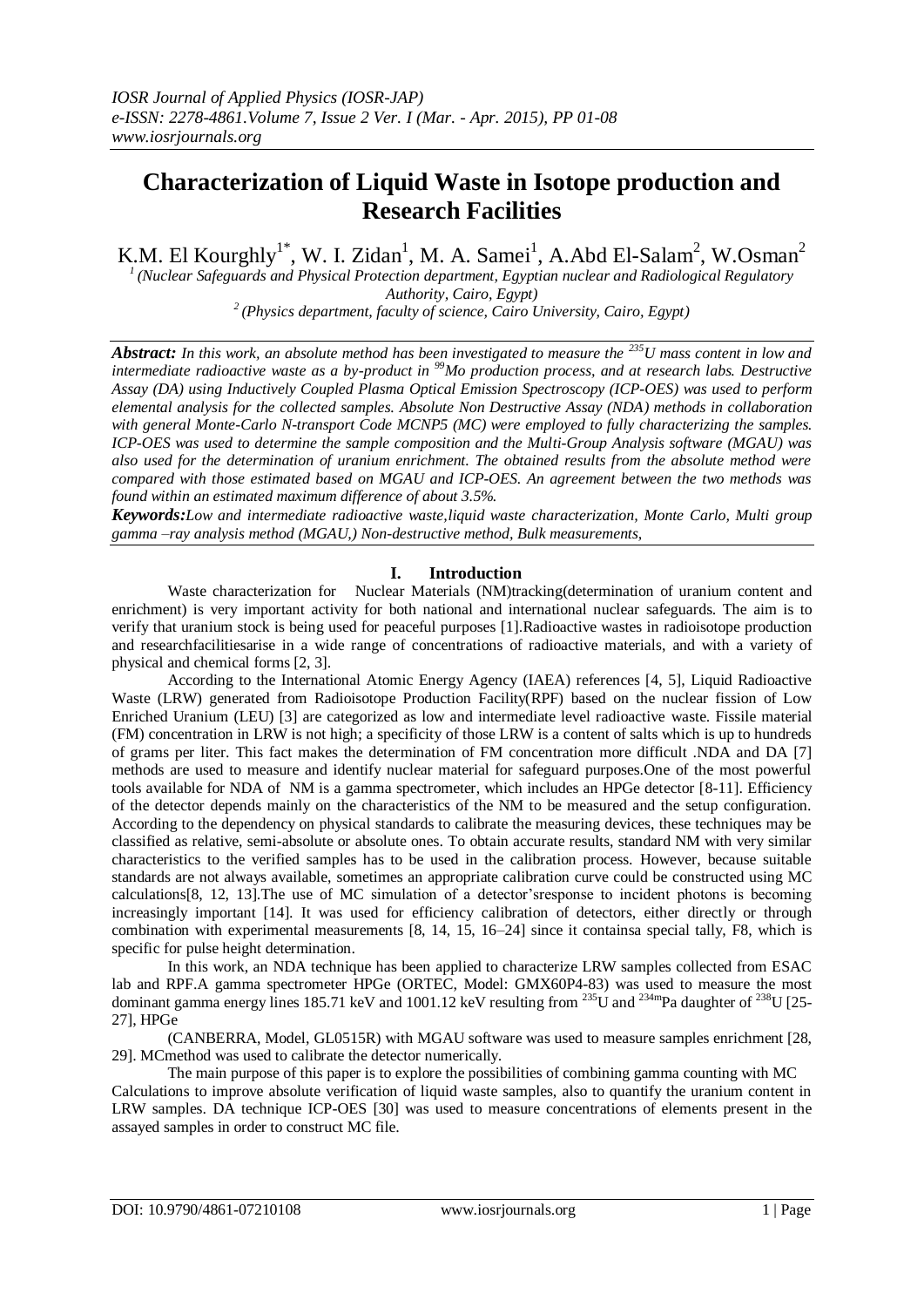## **2.1 Samples specification**

## **II. Material and method**

Seven unknown LRW sample,two of them were collected from RPF (after cold commissioning) and five other LRW samples from ESAC-DA lab were also collected. The collected samples were placed in a cylindrical Plastic container. Bulk measurements for the assayed samples were presented in Table (1).

| <b>Sample</b>       | Volume(cm <sup>3</sup> ) | Mass(g) |       | <b>Container Radius (cm)</b> | <b>Location</b> |
|---------------------|--------------------------|---------|-------|------------------------------|-----------------|
| ID                  |                          |         | inner | outer                        |                 |
| ICPSTU <sub>2</sub> | 500                      | 506     | 2.96  | 3.16                         |                 |
| PRZ03               | 20                       | 20      | 1.507 | 1.6                          |                 |
| PRZ04               | 20                       | 20      | 1.507 | 1.6                          | ESAC-DA lab     |
| <b>PRZ05</b>        | 20                       | 20      | 1.507 | 1.6                          |                 |
| UNL02               | 30                       | 30      | 1.507 | 1.6                          |                 |
| <b>ILLW</b>         | 27.5                     | 27.5    | 2.27  | 2.47                         | <b>RPF</b>      |
| <b>LLLW</b>         |                          |         | 2.27  | 2.47                         |                 |

| <b>Table1.</b> Characteristics of the assayed samples |  |  |
|-------------------------------------------------------|--|--|
|                                                       |  |  |

# **2.2 Method**

## **2.2.1 Treatment**

For the assayed samples the general equation for the net counting rates measured by HPGe is given as [8]:

$$
C_r = M_i S_a A_t \Omega \varepsilon_i \dots \dots \dots (1)
$$

Where  $C_r$  (s<sup>-1</sup>) is the net count rate for the LRWsample, $M_i(gm)$  is the mass of the measured isotope in the sample,  $S_a$  (s<sup>-1</sup> gm<sup>-1</sup>) is the specific activity of a certaingamma energy line for the isotope,  $A_t$  is the total attenuation correction factor for sample configuration setup,Ωis the fractional solid angle of the sample subtended by the detector, and  $\varepsilon_i$  is theintrinsic full energy peak efficiency of the detector at a givengamma energy line.

The last three factors in Eq. (1) represent the absolutefull energy peak efficiency of the detector  $(\epsilon_a)$  for sample configuration at a given gamma energy line. Thus the netcount rate as a function of  $\varepsilon_a$  could be given as

--------(2)

$$
C_r = M_i S_a \, \epsilon_a
$$

The sample concentrations were measured using ICP-OES.

The following equation is used to determine uranium isotopic mass content in the samples.

 $M_i = C \times V \times E_i$ --------(3)

Where  $M_i$  (gm) is the mass of a given isotope i, C concentration of uranium, V is the volume of the sample and  $E_i$  is the enrichment of the isotope.

## **2.2.2 Measuring devices**

 **ICP-OES**, an iCAP 6000 ICP-OES from Thermo Fisher Scientific, UK, with ITEVA operating Softwarefor full control of all instrument functions and data handling. This instrument is equipped with high performance solid state charge injection device camera, was used for the determination of uranium and interfering ions concentration.

**Co-axial Photon Detector**, produced by (ORTEC #GMX60P4-83), and a digital signal processing

data acquisition system (EG&G ORTEC TMDSPEC-plus) PC controlled by MAESTRO-32 software. the detector crystal dimensions were 66.9 mm in diameter and 73.1 mm in length and its performance characteristics were 60% relative efficiency, 2.3 keV energy resolution (full width at half maximum, FWHM) and 56:1 peak-to-Compton ratio at 1.33 MeV of  ${}^{60}$ Co [33], was used for measuring Count rates.

 $\bullet$  **A planar high resolution Ge-detector** [Canberra; model GL0515R with an active area of 540 mm<sup>2</sup>, 1.5 cm height and 540 eV FWHM at 122 keV],a cryostat [model 7905 SL-5] with 5 L liquid nitrogen dewar, was used to cool the detector, a portable Inspector Multi-channel Pulse-Height Analyzer

[inspector, Model IN2K], for sorting and collecting the gamma-ray pulses coming from the main amplifier,an adjustable High Voltage Power Supply [HVPS], provides a negative voltage of 2000 V which necessary for the operation of the detector, The measuring system combined with the Canberra multi-group analysis software MGAU (version S507c) to estimate the <sup>235</sup>U enrichment.

 **A portable scintillation a NaI (Tl)** assembly based on a Mini Multi Channel Analyzer model (MCA-166) with a NaI (Tl) detector model (12S12-3.VD.PA.003) and serial number (2518.05.09). As

provided by the manufacturer, the detector has a NaI(Tl) crystal with dimensions (76.2 x76.2 mm)

and an Aluminum housing of 1mm was used for characterizing LLLW sample. The detector was placed inside a cylindrical lead shield with dimensions 43 cm height, 41cm diameter.

**Mico-Trans Spec (Micro-UF6),** produced by (ORTEC, Model, Micro UF<sub>6</sub>, 7460), and a digital signal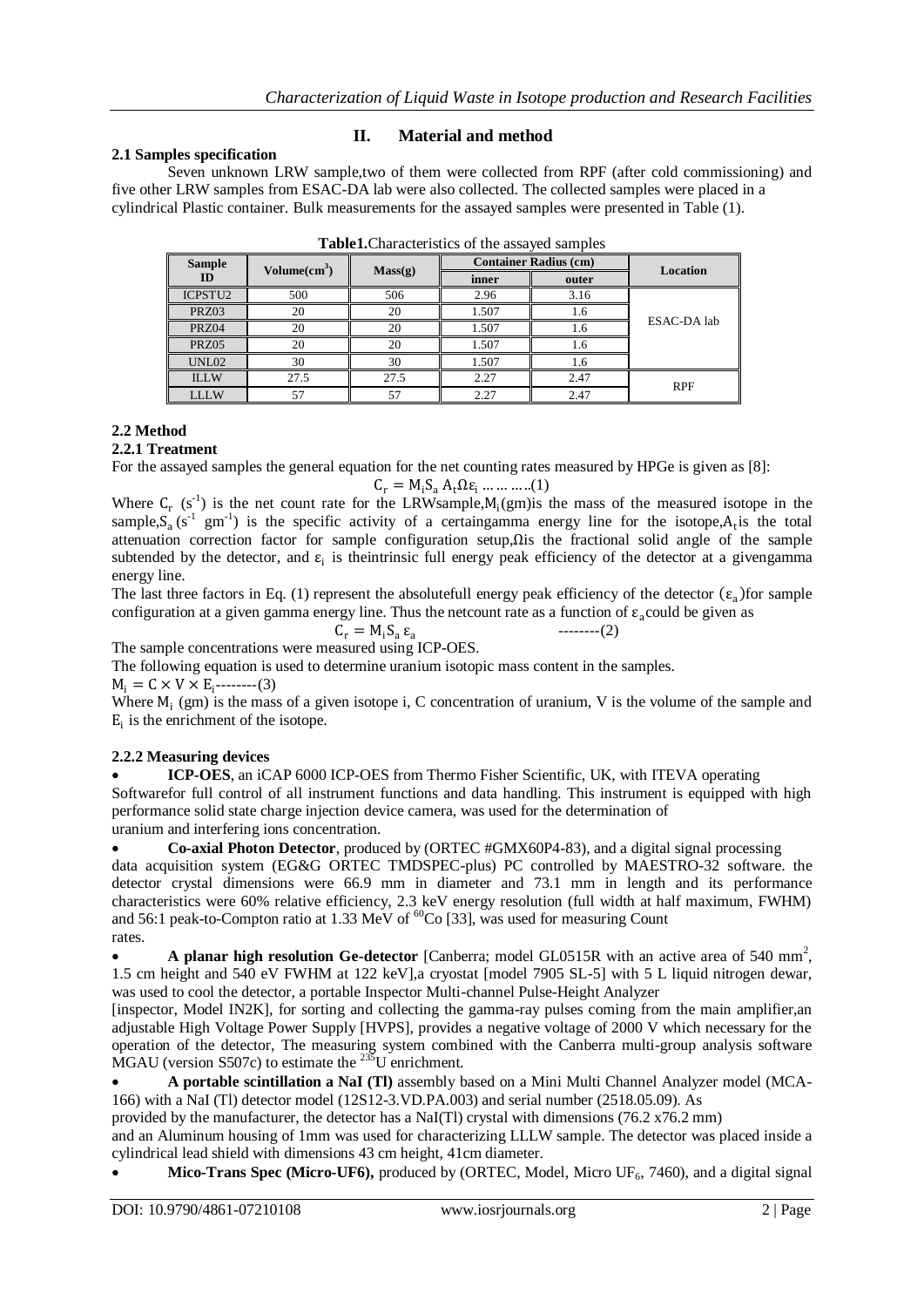processing data acquisition system (EG&G ORTEC TMDSPEC-plus)PC controlled by MAESTRO-32 software. the detector crystal dimensions were 50.7 mm in diameter and 30 mm in length, 1.99keV energy resolution (full width at half maximum, FWHM) at 1.33 MeV of  ${}^{60}Co$  [33].

## **2.2.3MCNP calculation**

the experiment is developed  $[8]$ .  $\qquad$  P The co-axialHPGewas modeled using the MCNP5code [32], since it contains a tally, F8, which is specific for detector pulse height determination. The absolute full energy peak efficiency of the detector at both 185.7 and 1001.1 keV gamma energies were calculated. Detector geometry was modeled according to information given by the manufacturer [33]. As shown in Fig.1.The drawing is not to scale just to emphasize different components of the detector. The detector dimensions, its Al-holder, Al-cap, dead layer and the distance from the detector crystal to the front of the detector cap are those of themanufacturerDetailed characteristics of the samples were obtained from bulk measurements and ICP-OES measurements and used in the MC input file.Accurate results inthe calculated efficiency of the simulated detector could beobtained if accurate model for



**Fig.1.**Diagram of the detector model used for MC modeling(All dimensions are in mm) [33]

Calculations were performed for the samples atsix shifted positions horizontally and vertically from the detector center as shown in fig.2.and the average was calculated to avoid the error result from the description of the sample to detector position in MC input file (the position of the samples from the detector center was changed by 0.5 and-0.5 cm on x and y axes and 0.1 cm on z axis).

For most of the calculations, the number of histories was selected so as to keep the relative standard deviation due to MC calculations less than 2%. MC calculations were performed on a 2.66 GHz processor. The calculation times were about 15 min  $(10<sup>7</sup>$ histories).



**Fig.2.**Diagram of the samples positions from the detector center used for MC modeling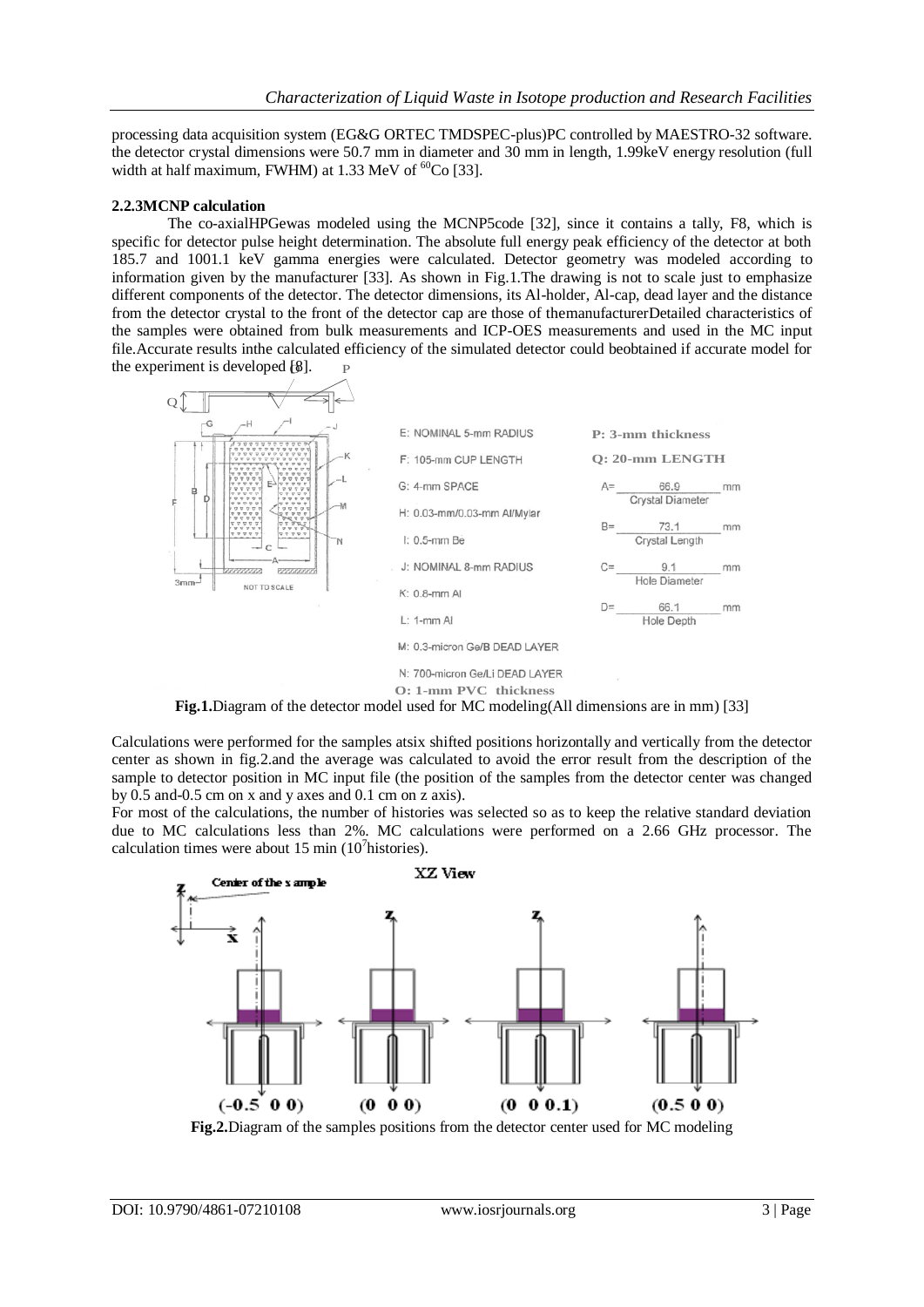## **III. Experimental setup**

## **3.1Determinations of uranium and interfering ions concentrations by ICP-OES**

An aliquot of an ICP multielements standard solution of (1000 mg/L) containing was used in the preparation of calibration solutions. The working standards were prepared by dilution of 1000 mg  $L^{-1}$  certified solutions (AccuTraceTm Reference Standard, Plasma Emission Standard, 2-5% nitric acid). Micropipettes (DRAGON Ned,100-1000 L) with disposable tips were used for pipetting solutions. A total of three standards were used for calibration with each metal ion and type I water (PURE LAB Prima Elga system ) with purity of 18.2MΩ.cm at 250C acidified with nitric acid was used as the calibration blank and also for cleaning all glasswares used. Calibration curve range from  $(0-10 \text{ mg L}^{-1})$  and the correlation coefficient range from  $(0.9997,-0.0999)$ 0.9998). Approximately10 ml withdrawn from each sample and measured three times.Samples were diluted to be within the range of calibration curve.Then the standard deviation wascalculated.

#### **3.2Count rate measurements using Co-axial HPGe**

The samples were placed above the detector as shown in Fig.3.The axis ofsymmetry of each measured sample was adjusted to beincoincidence with the extended axis of symmetry of thedetector. The measuring live time was selected such thatstatistical errors due to counting rates are always kept lessthan 1%, due to low count rates of the samples the measuring time was about two days.



**Fig.3.**Experimental setup arrangement for count ratemeasurement

#### **3.3Uranium mass estimation based on MGAU Measurements**

The samples were placed in front of the detector, the samples-to-AL cap of the detector distances were approximately zero. The measuring time was set in such a way that enrichment error was about 2%, the measuring times ranging from 1.5-2 days.

#### **3.4 Measurement of low liquid radioactive waste samples LLLW**

LLLW sample was characterized using the techniques described in section 3.2 and 3.3 in addition toNaI(Tl) and micro  $UF_6$  detectors were used to verify the results described as the following:

**NaI (Tl) detector:**The sample was placed just above the Al-cap of the detector. The axis of symmetry of the measured sample was adjusted to be coincidence with the extended axis of symmetry of the detector, while its plane was parallel to that axis.The measuring time for the background and sample was about24 hours. Fig.4. shows the different components and arrangementof the experimental setup.



**Fig.4.**Experimental setup arrangement to measure LLLW Sample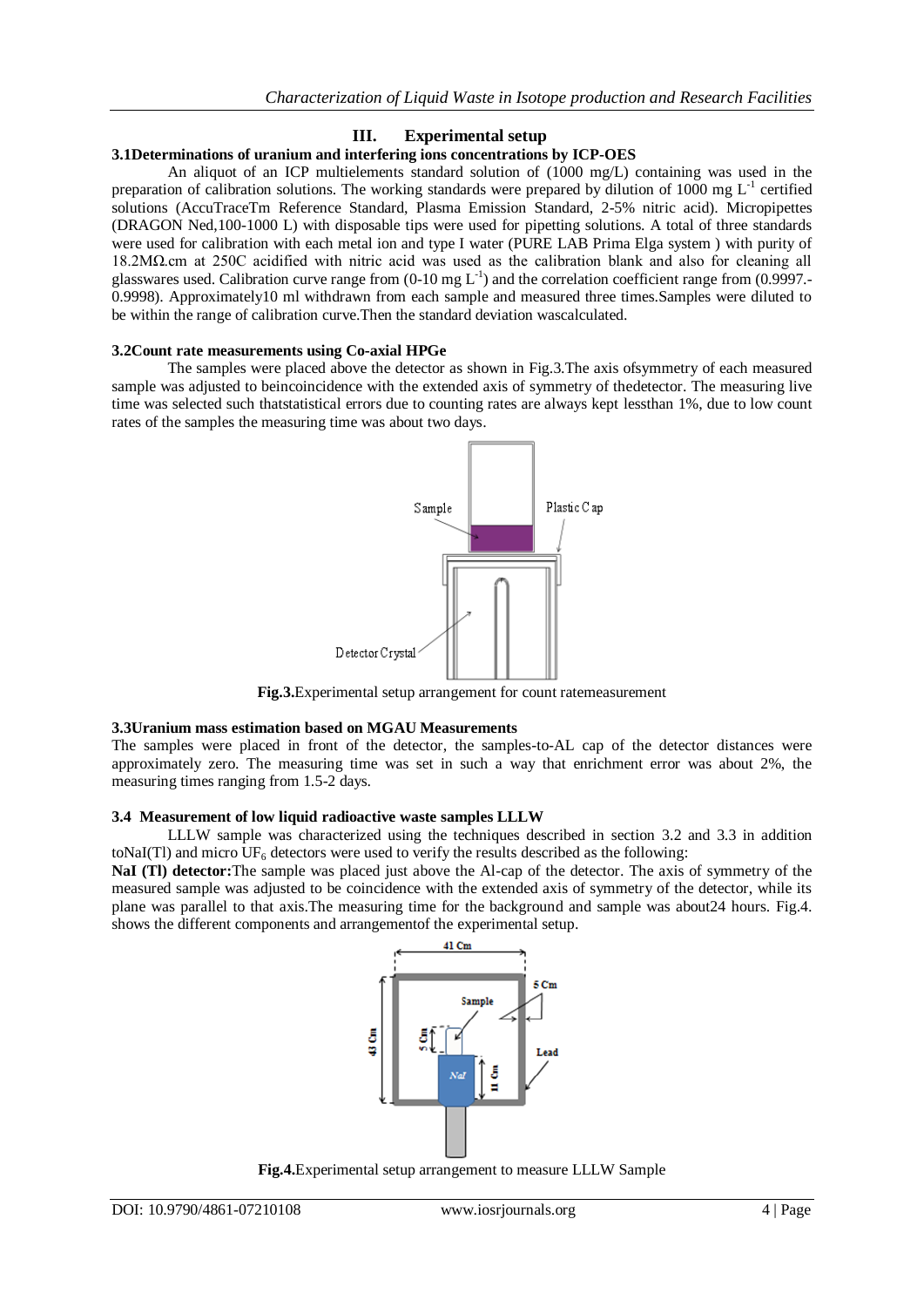**Micro UF6detector:**LLLW sample was placed just above the Al-cap of the detector, the measuring time for the assayed sample was 72 hours. A background was collected with the same measuring time of the sample.

## **IV. Results and discussion**

## **4.1 Uranium and interfering ions concentrations**

Table.2presentsthemeasured uranium and interfering ions concentrationsfor all the samples. The listed values are those obtained via ICP-OES. The percentage relative uncertainties in the determined concentrations were ranging from 0.18 to 3.75. No uranium concentration was obtained for LLLW sample,this is may due to the uranium existence in the sample is below the detection limit.

| Sample Id      | Concentration C $\pm$ ( $\sigma_C/C$ )% mg/L |                  |                |                    |  |
|----------------|----------------------------------------------|------------------|----------------|--------------------|--|
|                |                                              |                  | <b>Na</b>      | Al                 |  |
| <b>ILLW</b>    | $5 + 3.761$                                  | 389E03±0.585     | $229E03\pm3.4$ | $21E03 \pm 1.15$   |  |
| <b>LLLW</b>    | ------                                       | $180E03\pm0.653$ | 99E03±2.72     | $0.159E03\pm0.825$ |  |
| <b>ICPSTU2</b> | $1000 \pm 0.2$                               |                  |                |                    |  |
| PRZ03          | $890 \pm 0.89$                               |                  |                |                    |  |
| PRZ04          | $1567 \pm 2$                                 |                  |                |                    |  |
| PRZ05          | $2617 \pm 0.18$                              |                  |                |                    |  |
| UNL02          | $455 \pm 0.48$                               |                  |                |                    |  |

**Table.2.**Uranium and interfering ions concentrations for all samples

#### **4.2Measured count rates**

Count rates of 185.7 and 1001.1 keV gamma rays relevant to  $^{235}$ U and $^{238}$ U isotopes, respectively, were measured using the HPGe spectrometer. The measurementswere performed as described previously in section (3.2). The count rates ( $C_R$ ) with the associated percentage relative uncertainties ( $\sigma_{CR}$ ) are given in Table (3).

**Table.3.**Measured count ratesof 185.7 and 1001.1 keV gamma energies due to <sup>235</sup>U and<sup>238</sup>U isotopes with associated uncertainties.

| Sample Id      | Count rate $C_R \pm (\sigma_{CR}/C_R)^{0.96}$ (s <sup>-1</sup> ) |                 |  |  |
|----------------|------------------------------------------------------------------|-----------------|--|--|
|                | $185.7 \text{ keV}$                                              | 1001.1keV       |  |  |
| <b>ICPSTU2</b> | $3.37 \pm 1.04$                                                  | $0.29 \pm 0.65$ |  |  |
| PRZ03          | $0.31 \pm 4.19$                                                  | $0.05 \pm 1.46$ |  |  |
| PRZ04          | $0.56 \pm 0.54$                                                  | $0.1 \pm 1.37$  |  |  |
| PRZ05          | $1.97 \pm 0.35$                                                  | $0.27 \pm 0.95$ |  |  |
| UNL02          | $0.24 \pm 2.39$                                                  | $0.03 \pm 6.83$ |  |  |
| <b>ILLW</b>    | $0.14 \pm 0.45$                                                  | .               |  |  |
| LLLW           | .                                                                | .               |  |  |

4.3Estimation of Absolute Full Energy peak Efficiency of the detector usingMC method

The absolute full energy peak efficiency of the detector at both 185.7 and 1001.1 keV gamma energies were calculated using the MCNP code. The results of calculations with the associated uncertainties are given in Table4.

**Table4.**Absolute full energy peak efficiency of the detector at 185.7 and 1001.1 keV gamma energies calculated by MCNP, with the with the associated percentage relative uncertainties

|                     | Absolute Full Energy Peak Efficiency $\epsilon_a \pm (\sigma_{\text{ca}}/\epsilon_a)\%$ |                        |  |  |
|---------------------|-----------------------------------------------------------------------------------------|------------------------|--|--|
| Sample Id           | 185.7 keV                                                                               | 1001.1keV              |  |  |
| ICPSTU <sub>2</sub> | $2.237E - 02 \pm 0.15$                                                                  | $7.691E - 03 \pm 0.25$ |  |  |
| PRZ03               | $1.006E - 01 \pm 0.068$                                                                 | $3.732E - 02 \pm 0.11$ |  |  |
| <b>PRZ04</b>        | $1.226E - 01 \pm 0.06$                                                                  | $4.369E - 02 \pm 0.11$ |  |  |
| <b>PRZ05</b>        | $1.686E - 01 \pm 0.05$                                                                  | $7.012E - 02 \pm 0.1$  |  |  |
| UNL02               | 7.566E-02±0.08                                                                          | $3.091E - 02 \pm 0.13$ |  |  |
| <b>ILLW</b>         | $1.173E-01\pm0.0$                                                                       | .                      |  |  |
| LLLW                | .                                                                                       | .                      |  |  |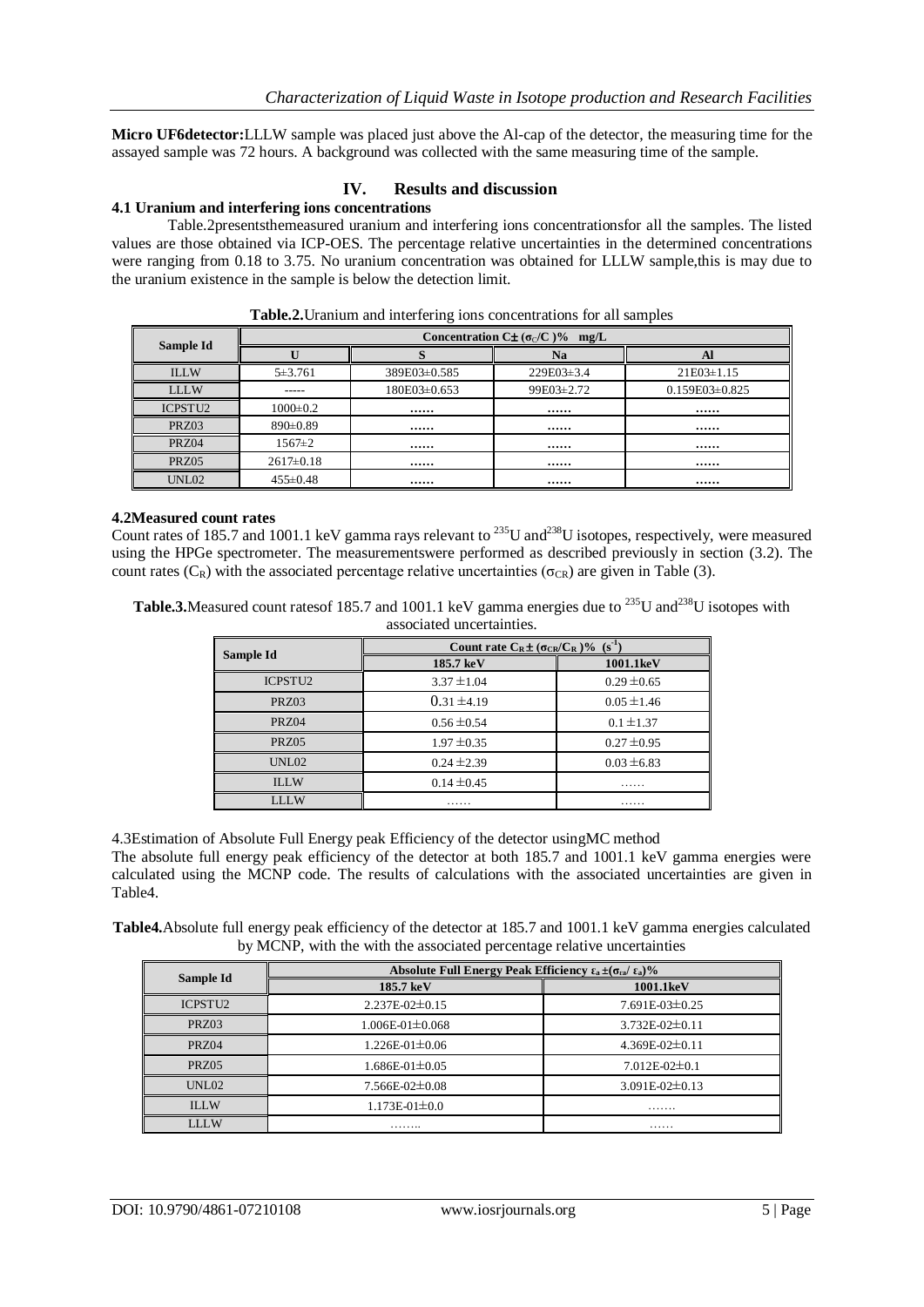## **4.4 <sup>235</sup>U Enrichment estimation**

The measured enrichment of uranium samples using MGAU are given in Table5with the associated percentage relativeuncertainties.

**Table5.**Estimated enrichment based on MGAU measurements with the associated percentage relative uncertainties

| Sample Id      | <b>Estimated enrichment using MGAU</b><br>$E\% \pm (\sigma_E/E)\%$ |
|----------------|--------------------------------------------------------------------|
| <b>ICPSTU2</b> | $0.715 \pm 3.916$                                                  |
| PRZ03          | $0.395 \pm 4.810$                                                  |
| PRZ04          | $0.335 \pm 4.776$                                                  |
| PRZ05          | $0.536 \pm 3.358$                                                  |
| UNL02          | $0.566 \pm 3.710$                                                  |
| <b>ILLW</b>    | .                                                                  |

The uncertainty in the measured enrichment of each sample of uranium using MGAU is mainly due to the random error of the measurements (less than 5%).

Fig.5. shows the estimated  $^{235}$ U- enrichment values with their uncertainties. The percentage relative uncertainties in the estimated enrichment for absolute and MGAU-based methods were found to have maximum values of 4.4 and 4.78%, and minimum 0.9% and 3.7% respectively. While the relative differences between the  $^{235}$ U enrichment estimated using the two methods range between 0.7% to 3.5 %. It is clear that the estimated enrichment using both methods is in agreement within the uncertainties.



Fig.5.<sup>235</sup>U-enrichment estimated by absolute method (based on MCNP5 calculations) in comparison with that obtained results based on MGAU.

For ILLW sample, enrichment can't be measured either by MGAU due to low count rates of the sample or by MC since there is no count rate for 1001.12 keV which is used for <sup>238</sup>U calculation.

4.5Uranium-isotopic mass contents  $^{235}$ U and  $^{238}$ U

To show the agreement between the two methods, the estimated masses with the uncertainties respectively (error bars) are illustrated in Fig.6. andFig.7. for<sup>235</sup>U- and <sup>238</sup>U-isotopes, respectively. It is clear from the figures the agreement between the two methods with the accuracy and precision.

Fig.6.shows the estimated <sup>235</sup>U-mass content values with their uncertainties. The shaded column represent the mass calculatedinaccordance to equation (3) [based on ICP-OES results (table 2) and MGAUresults (table 5)], and the white one is the uranium mass obtained via absolute method. It is clear that the estimated masses using both methods are in agreement within the uncertainties

Fig.7.shows the estimated <sup>238</sup>U-mass content values with their uncertainties. The shaded column represent the mass calculated in accordance to equation (3) [based on ICP-OES results (table 2) and MGAU results (table 5)], and the white one is the uranium mass obtained via absolute method. It is clear that the estimated masses using both methods are in agreement within the uncertainties.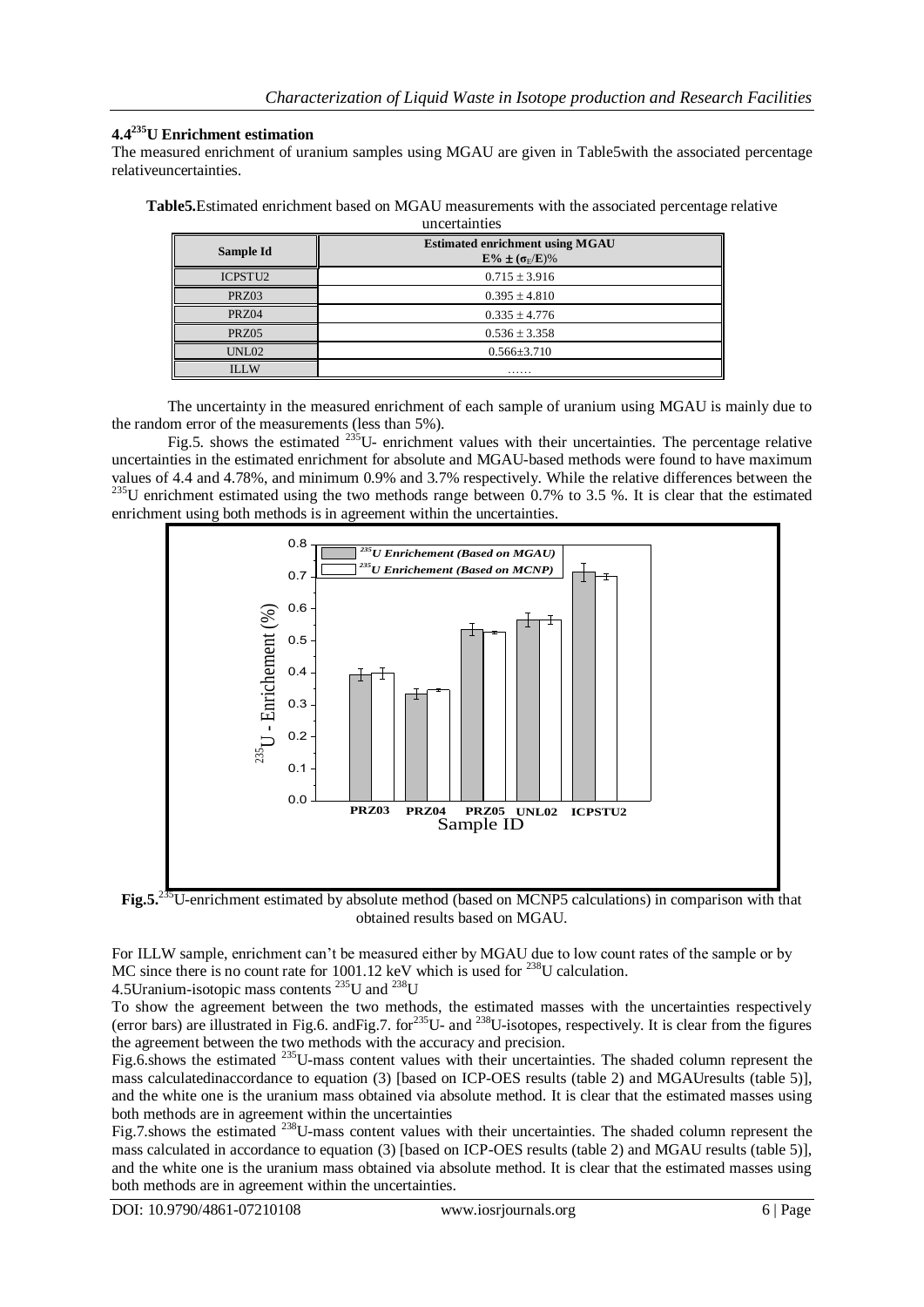



# **4.6 LLLW Sample**

No uranium content was obtained for LLLW sample, this is may due to the uranium existence in the sample is below the detection limit.

# **V. Conclusion**

In this study the uranium mass content and enrichment have been measured in uranium bearing samples collected from different locations. The  $^{235}$ U and $^{238}$ U mass contents in low and intermediate radioactive waste, as a by-product in <sup>99</sup>Mo production process and at research labs have been investigated. The samples were characterized using DA technique to estimate the total uranium mass content, then, NDA measurement were performed to estimate uranium isotopic mass content and enrichment.For ILLW sample, the enrichment could not be measured either by MGAU due to low count rates or absolute measurements due to the absence of any recognized count rate at 1001.12 keV gamma energy line which is used for <sup>238</sup>Umass calculation. The used DA and NDA measurement could not detect any uranium in the LLLW sample; this is may be due to the relatively very low level concentration of uranium in it. Otherwise, an agreement between the used methods was